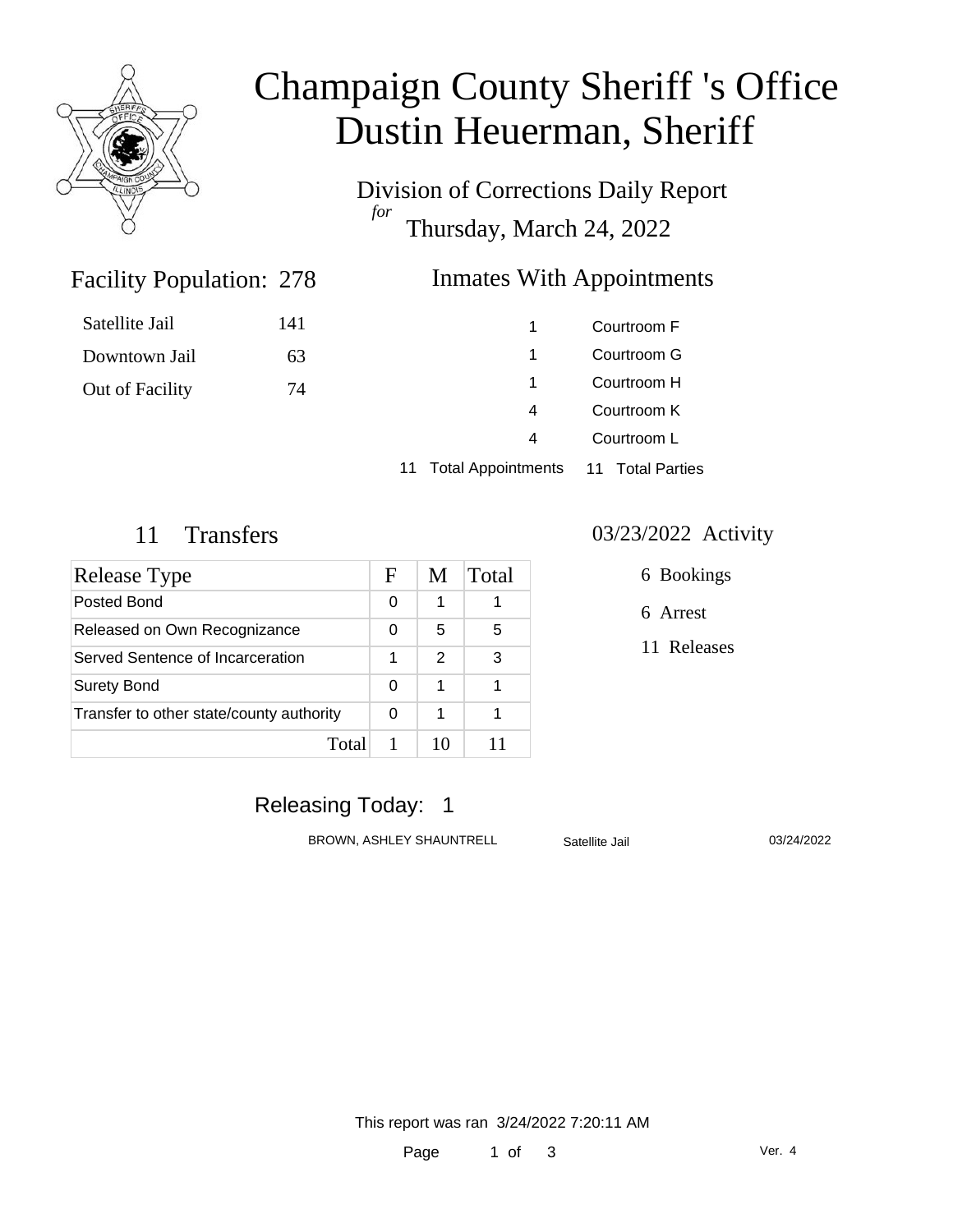

# Champaign County Sheriff 's Office Dustin Heuerman, Sheriff

Division of Corrections Daily Report *for* Thursday, March 24, 2022

#### Custody Status Count

- Electronic Home Dentention 10
	- Felony Arraignment 9
	- Felony Pre-Sentence 7
		- Felony Pre-Trial 220
	- Felony Pre-Trial DUI 5
	- Felony Sentenced CCSO 4
	- Felony Sentenced IDOC 14
		- Hold Other 1
	- Misdemeanor Arraignment 2
		- Misdemeanor Pre-Trial 3
			- Petition to Revoke 1
			- Remanded to DHS 2
				- Total 278

This report was ran 3/24/2022 7:20:11 AM